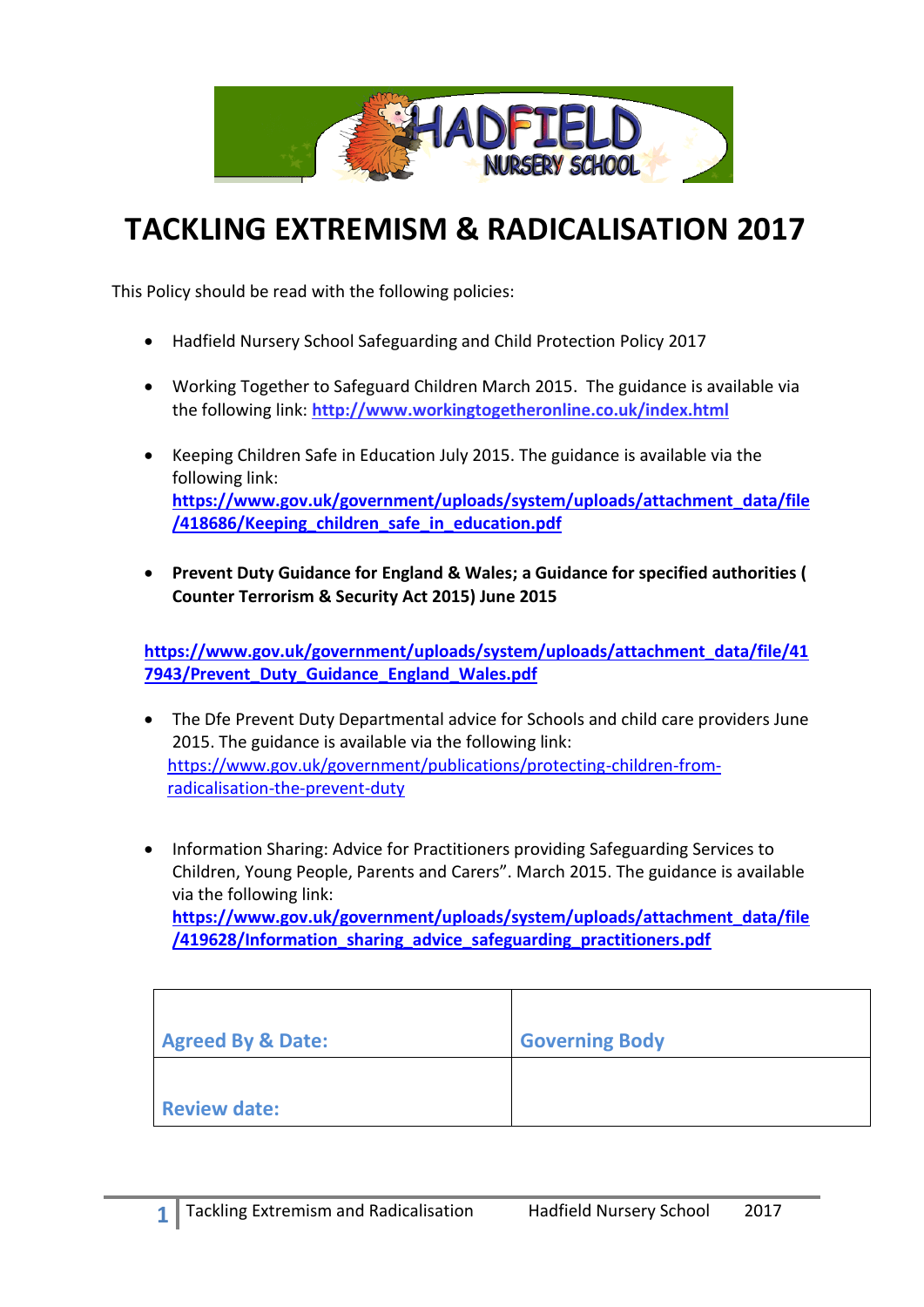#### **1. Our Policy**

Hadfield Nursery School fully recognises its responsibilities for tackling extremism in all forms and its responsibilities in protecting children/young people from exposure to all types of radicalisation.

# **2. Aims & Principles**

This Extremism and Radicalisation Policy is intended to provide us with a framework of dealing with issues of vulnerability, exposure to extreme views and ideologies which are seen to be inflammatory and against the ethos of our school.

We recognise we are in an important position to identify the early signs, looking to safeguard and protect children / young people who are susceptible and vulnerable. We recognise the need to respond in taking appropriate action to prevent extremist views and ideologies developing alongside providing a broad curriculum. This policy sets out how we will deal with this.

Our parents and carers also need an understanding of the issues being well informed of our efforts at every opportunity in order that parents and carers are clear about how the school will deal with such incidents including how our curriculum and ethos underpins our actions. Effective engagement with our parents/family are also important as they are in a key position to spot signs of radicalisation. It is important to assist and advise families who raise concerns and point them in the right direction for support.

We will make this policy available to our parents/carers, to our local community. This Policy will also be made available on the school website.

#### **3. Links to other policies**

The Tackling Extremism & Radicalisation Policy is linked to the following policies:

- Safeguarding & Child Protection Policy
- **•** Equality & Diversity Policy
- **•** Behaviour and Anti-Bullying Policy
- On-line Safety Policy
- A British values statement
- Spiritual, Moral, Social and Cultural Policy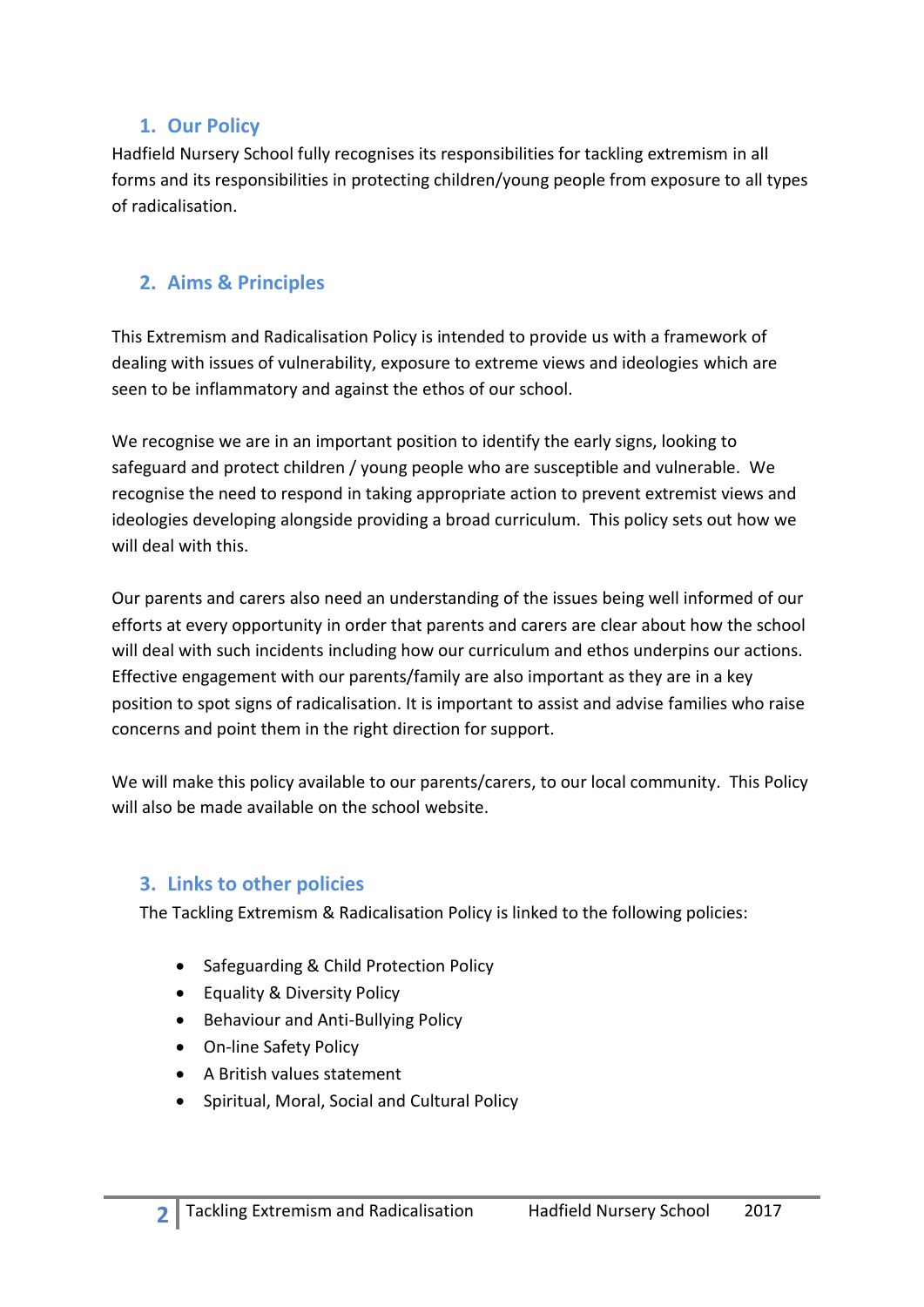Furthermore, we will follow the procedures set out by the Derbyshire Safeguarding Children's Board with reference to Safeguarding Children and Young People who are deemed to be vulnerable to Violent Extremism:

<http://derbyshirescbs.proceduresonline.com/index.htm>

In tackling extremism and radicalisation we will take account of the following national guidelines and legislation:

- CONTEST (Counter Terrorist Strategy) 2011
- Prevent Duty Guidance for specified local authorities HMI June 2015
- Channel Duty Guidance 2015
- Counter Terrorism & Security Act 2015
- The Prevent Duty, Dfe Departmental advice for schools and child care providers 2015

## **4. Duties, Powers, Responsibilities**

Section 26 of the Counter Terrorism and Security Act 2015 places a duty upon Local Authorities and all specified settings including Schools in the exercise of their functions to have "due regard to the need to prevent people from been drawn into terrorism". It is applied to bodies in the UK who have significant interaction with people vulnerable to radicalisation.

We are required in our functions under section 26 to:

- Know about and Identify early indicators in pupils.
- Develop the confidence to challenge and intervene.
- Assess the risk of our pupils being drawn into terrorism and terrorist ideology.
- Have clear protocols & keep records.
- Be monitored by Ofsted in how we exercise these duties.

We therefore recognise the Prevent strategy is part of the overall Counter Terrorism Strategy, CONTEST in the UK. The aim of Prevent is to reduce the threat to the UK from terrorism by stopping people becoming terrorist or supporting terrorism.

We understand Channel to be an element of the Prevent strategy aimed at stopping vulnerable people being drawn into terrorism, a programme working to challenge extremist ideas who work with individuals including children and young people.

We will work with the Local Authority and with other agencies in making sure we undertake our duties under Prevent.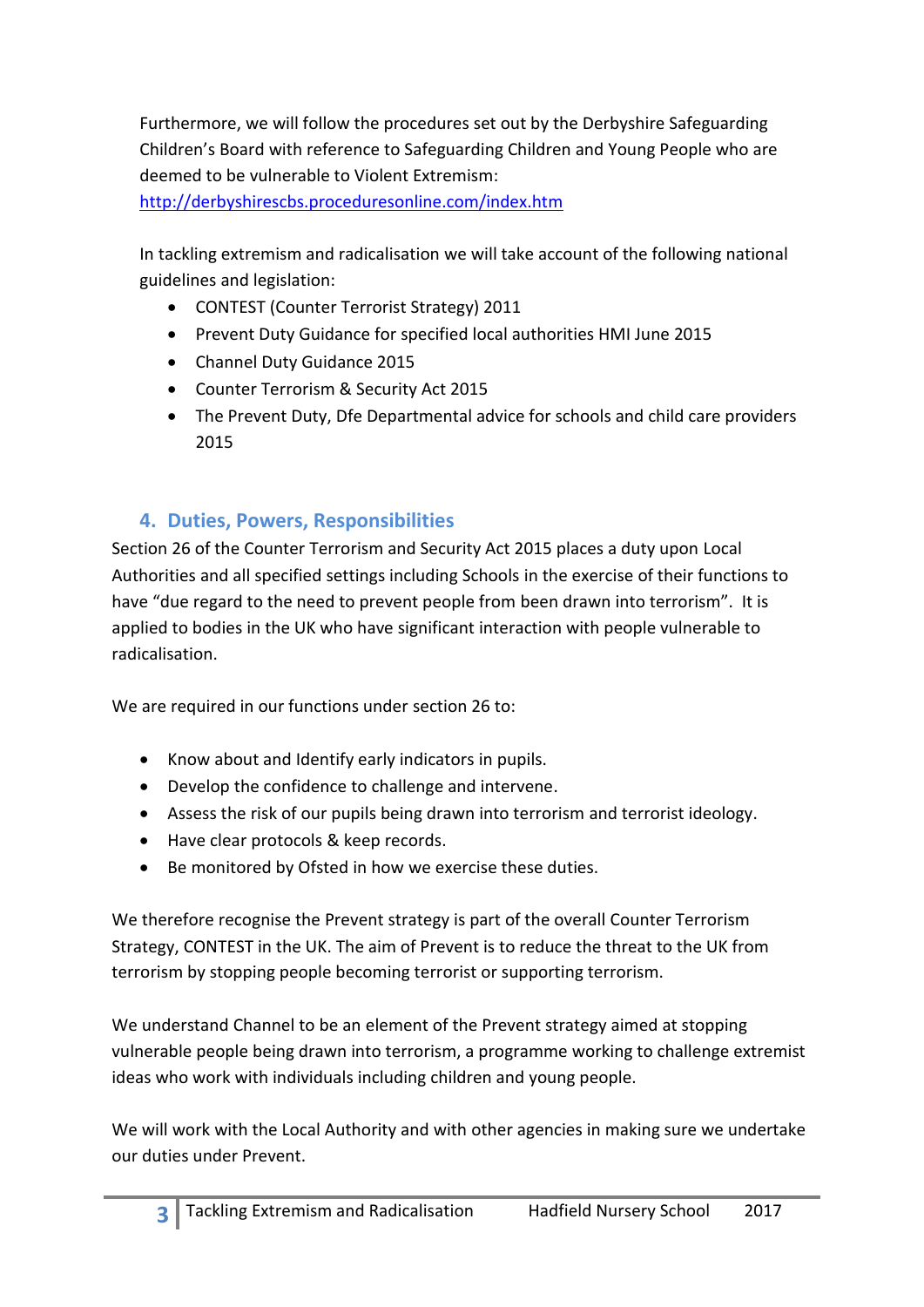# **5. Definitions & Indicators**

We recognise that extremism is defined as the holding of extreme political or religious views. It is a vocal or active opposition to fundamental British values, including democracy, the rule of law, individual liberty, mutual respect and the tolerance of different faiths and beliefs. We also include in our definition any calls for the death of members of our armed forces, whether in this country or abroad.

We recognise radicalisation as the process by which people come to support terrorism, violent extremism and, in some cases, to then participate in terrorist groups, which can mean leaving their country to pursue this.

We recognise that children / young people can be enticed into radicalisation as they are more vulnerable and susceptible to this. They therefore can be drawn into violence or they can be exposed to the messages of extremist groups by many means especially on line and through social media. The school recognises that social media is increasingly a child's or young person preferred method of communication which can increase their risk to exposure to radicalisation.

Messages, views, ideologies that are extremist can come from parents/carers, family members or friends, and/or from direct contact with member groups and organisations. It can come from staff within an organisation, or be brought into a School by staff, governors, or volunteers.

Research has identified helpful lists of indicators based on actual UK case studies which would identify how a child or young person is vulnerable to radicalisation. The risk of radicalisation is the product of a number of factors and identifying this risk requires all our staff in Hadfield Nursery School being able to exercise their judgement in raising any concern and reporting to the appropriate leads within the school.

We understand the following concerns as some indicators of vulnerability in children / young people to radicalisation and ones that are based upon research and from examples of case studies but that there is no definitive list and all these following concerns, indicators, factors and risk indicators are to be taken into account:

 Identity Crisis - distance from cultural/religious heritage and uncomfortable with their place in society around them;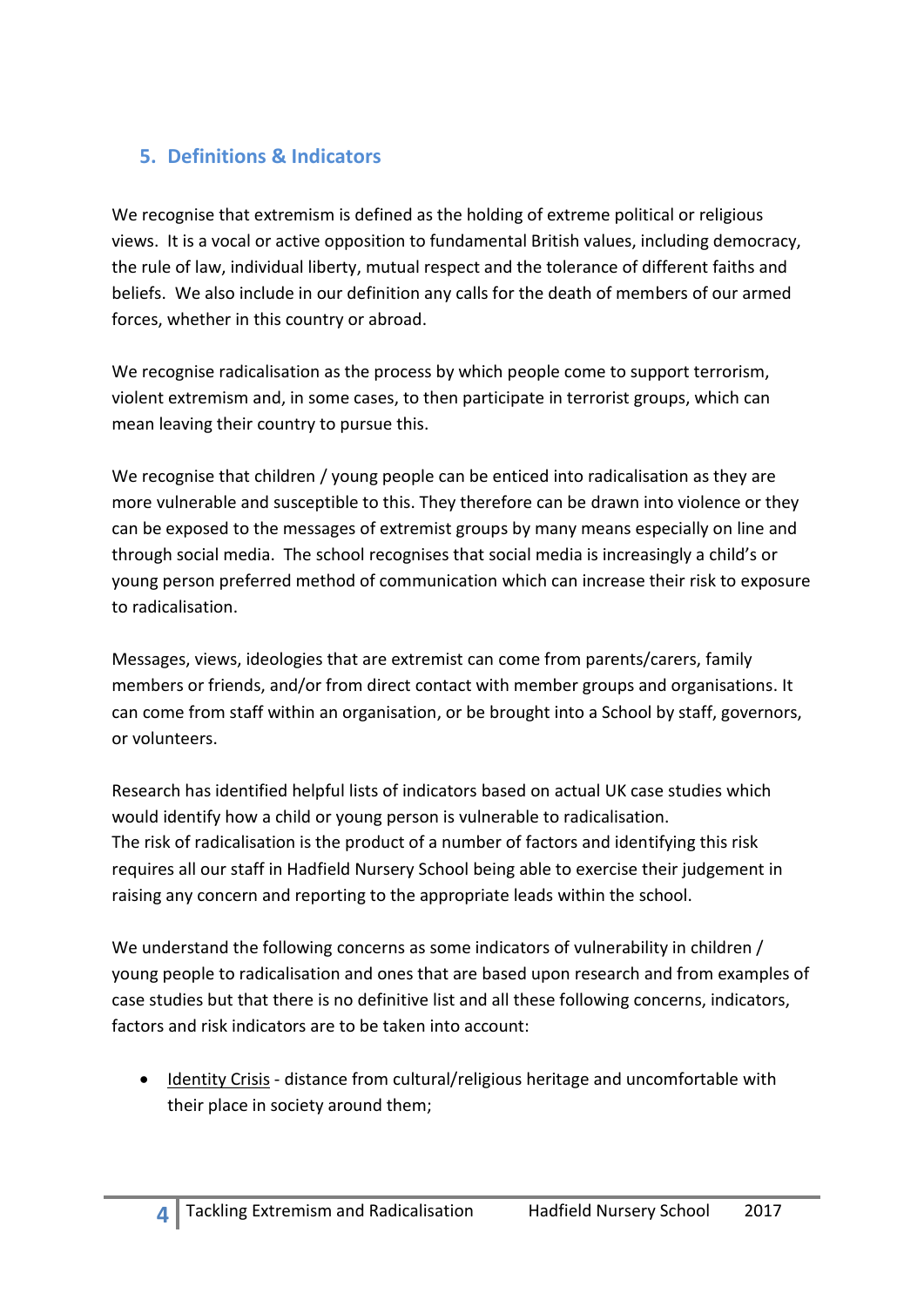- Personal Crisis family tensions, sense of isolation, adolescence, low self-esteem, disassociation with existing friendship groups, becoming involved in new and different groups of friends, searching for answers to questions about identity, faith and belonging;
- Personal Circumstances migration, local community tensions, events affecting country or region of origin, having a sense of grievance that is triggered by personal experience racism, discrimination or aspects of government policy;
- Unmet Aspirations perceptions of injustice, feeling of failure, rejection of civic life;
- Criminality experiences of imprisonment, poor resettlement/reintegration, previous involvement with criminal groups.

We recognise the following potential diagnostic Indicators identified in the CHANNEL Guidance which include:

- Use of language seen to be inappropriate (e.g. causing distress or alarm and perceived to be prejudiced, inflammatory, or hateful).
- Noticeable behavioural changes.
- Expression of extreme views.
- Possession of extremist literature.
- Advocating violent actions and means.
- Seeking to recruit others to an extremist ideology.

We also understand these critical risk factors which indicate a possible process of potential grooming/entrapment:

- Changes in faith/ideology.
- Sudden name change linked to a different faith/ideology.
- Significant changes in appearance.
- Secrecy on the internet & access to websites with a social networking element.
- Narrow/limited religious or political view.
- Attendance at certain meetings e.g. rallies and articulating support for.
- "Them" and "us" language/rhetoric.
- Justifying the use of violence to solve societal issues.
- Isolation from usual friends, family or social groups.
- Sudden unexplained foreign travel.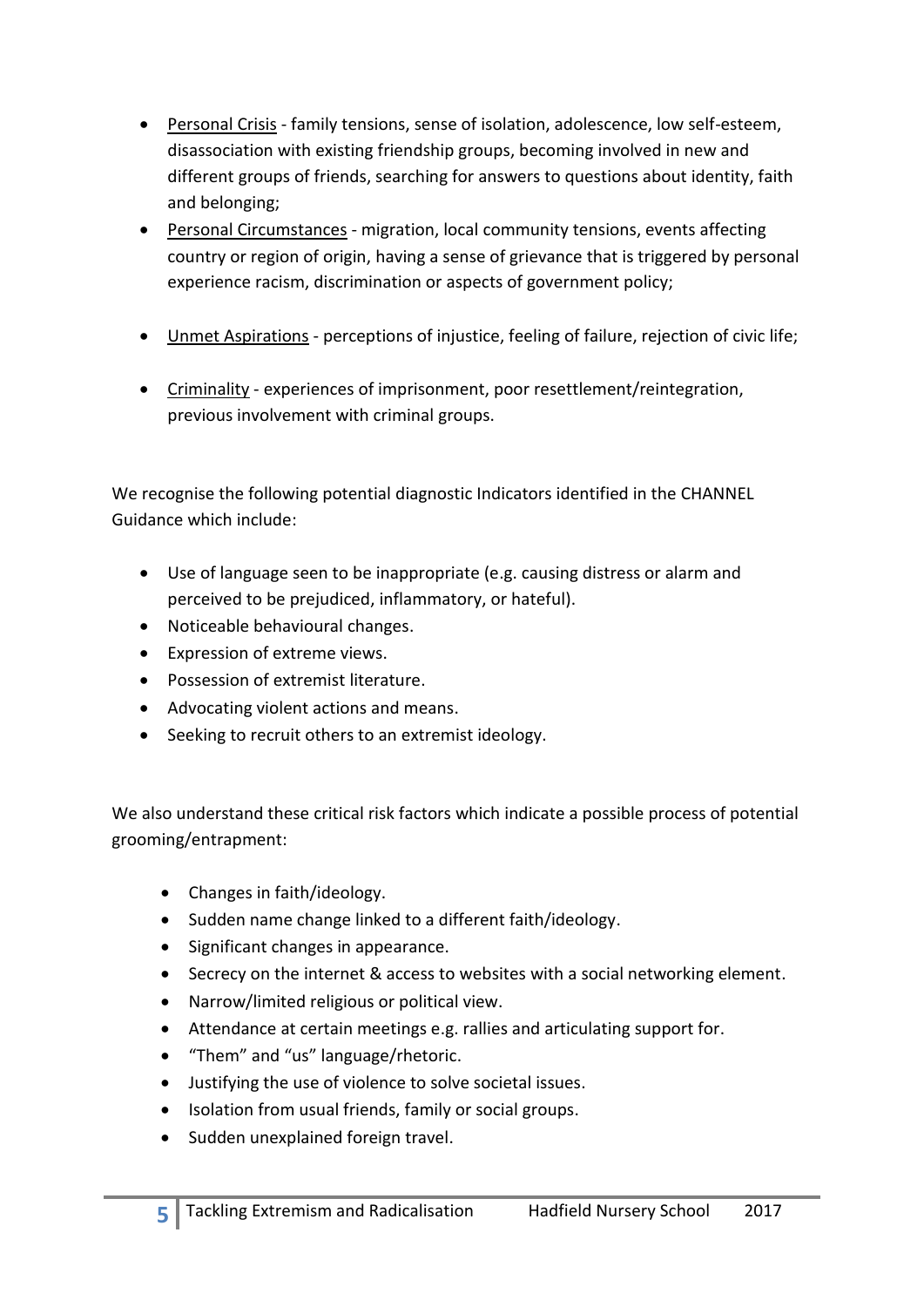We will assess and monitor the risk of children being drawn into terrorism; the general risks may vary from area to area, and according to their age, local threat and proportionality. This School recognises we are in an important position to identity risks within our local context.

We will use our Child Protection/Safeguarding Report form used to raise safeguarding concerns in the school on an individual pupil and a risk assessment if the concern is a Prevent concern. If the concern is a Prevent concern we will use the guidance and assessment as prescribed by the local authority.

We will try and help our pupils to keep safe on line and consider the impact of social media networking sites with additional consideration to the threat of exposure to extremism and radicalisation. We are aware of the increased risk of on-line radicalisation and how terrorist groups seek to radicalise young people on line.

We will use appropriate levels of filtering and consult with the relevant IT providers and provide training where necessary (see the school's E Safety policy).

## **6. The Role of the curriculum**

We will work to ensure that our pupils will be skilled and equipped to be resilient and resist involvement in extreme or radical activities. Therefore we recognise the need to build resilience in our pupils to make them less vulnerable.

We will therefore provide a broad and balanced curriculum within which we aim to support pupils, Spiritual, Moral, Social and Cultural development (SMSC). SMSC development is promoted through all our subjects, including the ethos of our school where development of positive attitudes and values is central to everything we do.

Values underpinning public life in the UK have been summarised as democracy, the rule of law, individual liberty, mutual respect, and the tolerance of those with different faiths and beliefs. It is important that our pupils understand this through different approaches using a balanced and broad curriculum. This supports our pupils to be responsible citizens and prepares for an adult life living and working in Britain which is diverse and changing. Our School will ensure the promotion of British values and that these efforts are inclusive and promote unity between pupils, parents/carers and the local community.

(See Spiritual, Moral, Social and Cultural Policy and Equality Policy)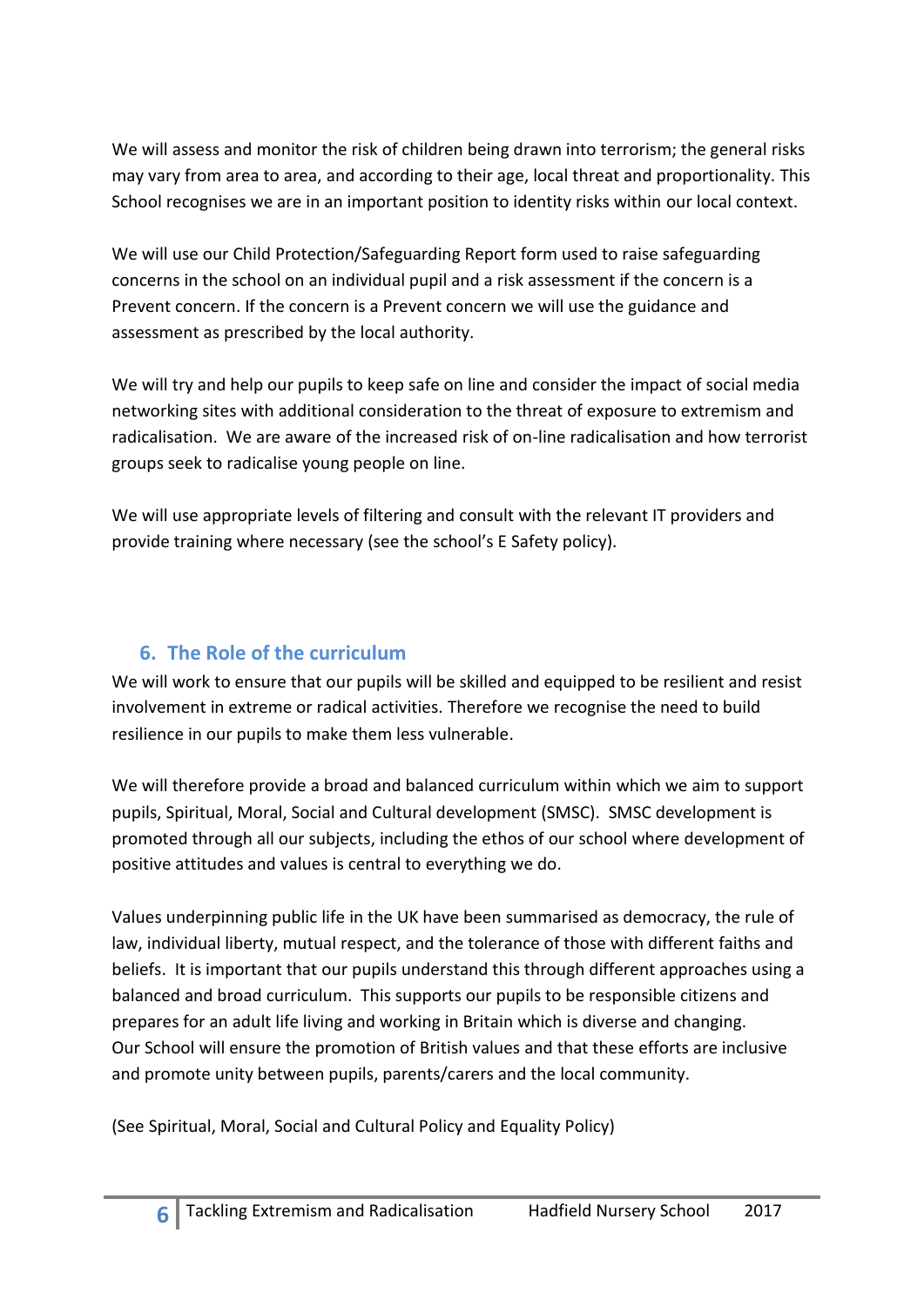# **7. Training**

As part of our statutory duties and through opportunities we will ensure that all staff are fully aware of the threats, risks and vulnerabilities that are linked to extremism and radicalisation. This includes been alert to early indicators, responding to and reporting. This will include all staff including volunteers, governors and will be incorporated into staff induction training.

We will ensure that all staff are trained to be equipped and skilled in this field, making available training resources and support opportunities where required. We will follow the recommendations of the Local Authority and ensure staff attend Prevent/WRAP, or other recommended training and that this is relevant to the job role in the school.

In making sure that support needs are met of the pupils that staff including volunteers and governors understand CHANNEL, CHANNEL strategies and how to refer into Channel using local processes.

# **8. Safeguarding Roles and Responsibilities- Appendices A**

#### **9. Procedures for Referrals**

We will treat any worry or concern that a child or young person in the School may be exposed to possible extremism, extremist ideology and or radicalisation as a safeguarding concern.

Recent case studies and from Derbyshire's own experiences have identified the following Schools have been concerned about and sought advice on:

- Parents/carers presenting worrying views to any teacher, visitor or Governor.
- A staff member, governor, volunteer or visitor presenting concerning views.
- Access to radical teachings by anyone in the School.
- Online exposure and the viewing of on line materials seen to be concerning, disturbing, inflammatory, or anti-British in tone.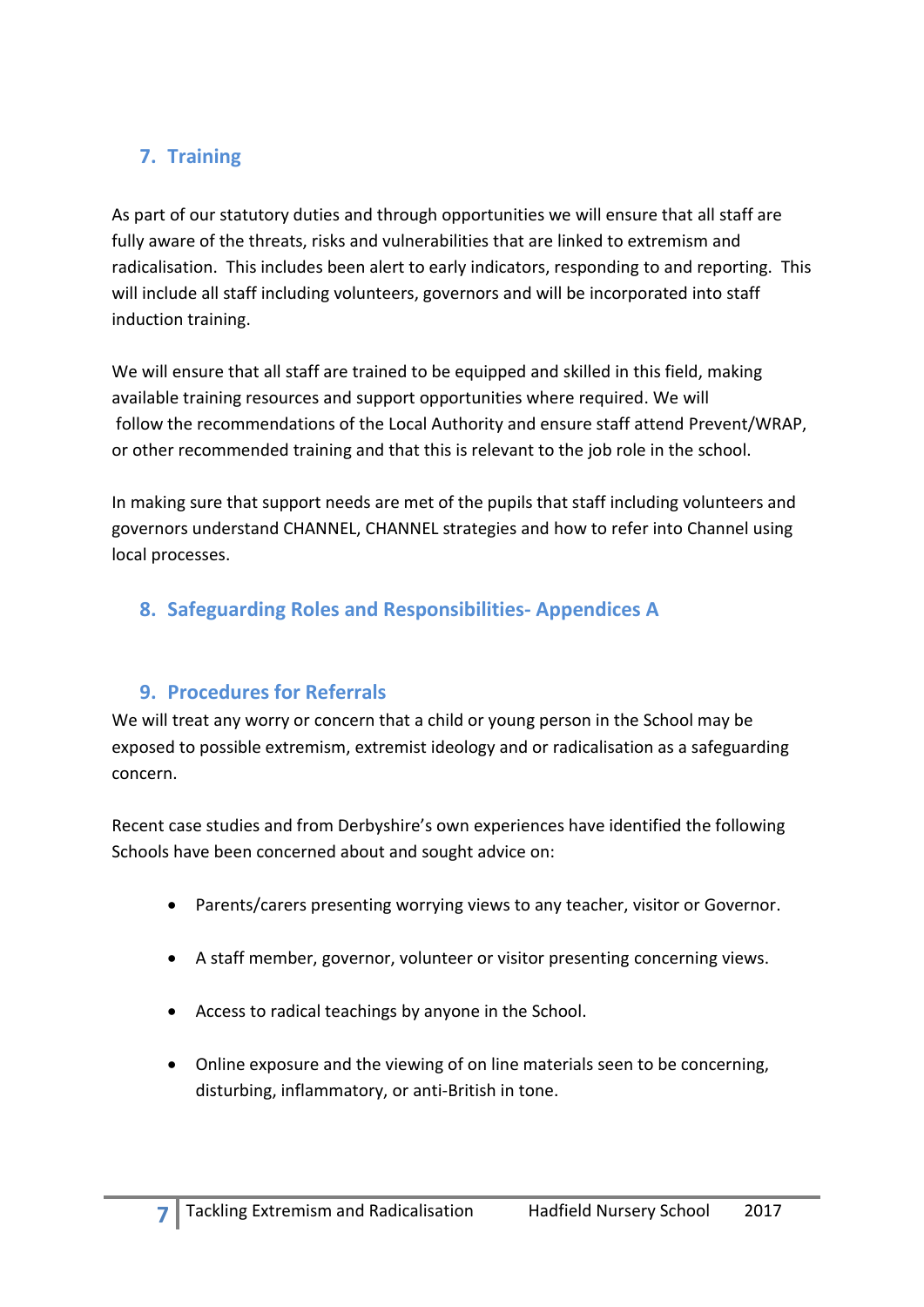- Any child or young people/parents/ visitors on school property who you may feel are discussing/providing information to children that may be seen as inciting or inflammatory.
- Taking action to remove children from curriculum based activities or visits on the basis of a view seen to be perceived as linked to an extreme view, ideology or irrational fear.

All concerns and incidents will be fully investigated and in all cases the Designated Safeguarding Lead can contact the Child Protection Manager for Schools/ Education settings or in their absence the Safeguarding Team for advice and around next steps.

The Department of Education has also a dedicated a telephone helpline (020 7340 7264) to enable staff and governors to raise concerns related to extremism. It is not intended for use in emergency situations.

Where a concern or incident is judged to be immediate and serious an appropriate lead in the School will contact the police directly.

All concerns will be referred by the Safeguarding Designated Lead into Starting Point. This is a single point of contact for advice, support and referrals for early help, MAT, Children's social care referrals (replaces Call Derbyshire for children and young people).

There is a case referral pathway process and depending upon significance concerns will include a referral into the local prevent team, and decisions will be made around a referral into Channel.

#### **10. Visitors & Use of the schools Premises**

#### **Visitors**

- Upon arriving at the School all visitors including contractors will be aware of the Safeguarding and Child Protection Guidance and any relevant Codes of Behaviour which they will be required to adhere to.
- Visitors and contractors will be subject to Identification checks which will include clarification of the purpose of their visit.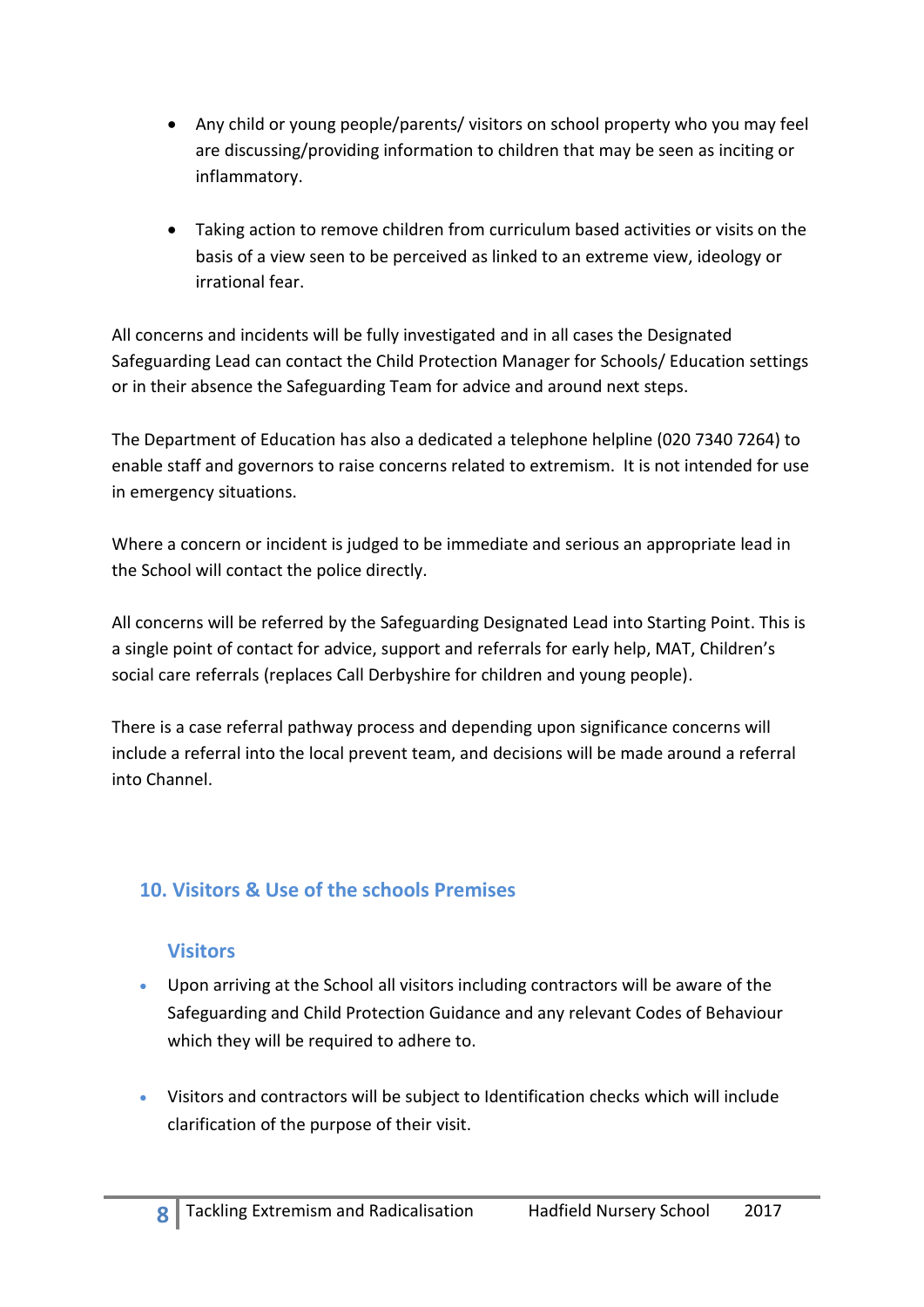Hadfield Nursery School may undertake further precautions in allowing visitors and contractors on their premises.

## **School Premises**

We will ensure the school building will not be used to give a platform to extremists this will be monitored as follows:

- If a member of staff wishes to invite a speaker into Hadfield Nursery School prior approval and agreement will be made with the Head Teacher which will be subject to the appropriate school safeguarding checks.
- That the school will refer to the 'External Contributors Policy' updated and issued by DCC in November 2014 ensuring that this document is shared with the provider/speaker before the event. Once completed and checked with all parties in agreement the event can then be permitted to take place.
- Usage of school premises will be monitored and in the event of any behaviour not in keeping with this policy or the Safeguarding and Child Protection Policy, the School will terminate the contact and may in some circumstances contact the police.

# **11. Help, Support & Signposting**

Child Protection Manager Schools/Educational Settings Derbyshire- Debbie Peacock 01629 531079 [Debbie.peacock@derbyshire.gov.uk](mailto:Debbie.peacock@derbyshire.gov.uk)

DCC Child Protection/ Safeguarding Team – 01629 532178

Derbyshire Police 101- can route non urgent referrals through to the PREVENT Team Children's Social Care (single point of Contact- Starting Point) - 01629 533190

Seamus Carroll is the lead officer for Prevent at Derbyshire County Council [seamus.carroll@derbyshire.gov.uk](mailto:seamus.carroll@derbyshire.gov.uk) Telephone 01629 538494 or 07771 980107

**Contacts for training and learning:**  *Prevent, WRAP, Channel, CONTEST*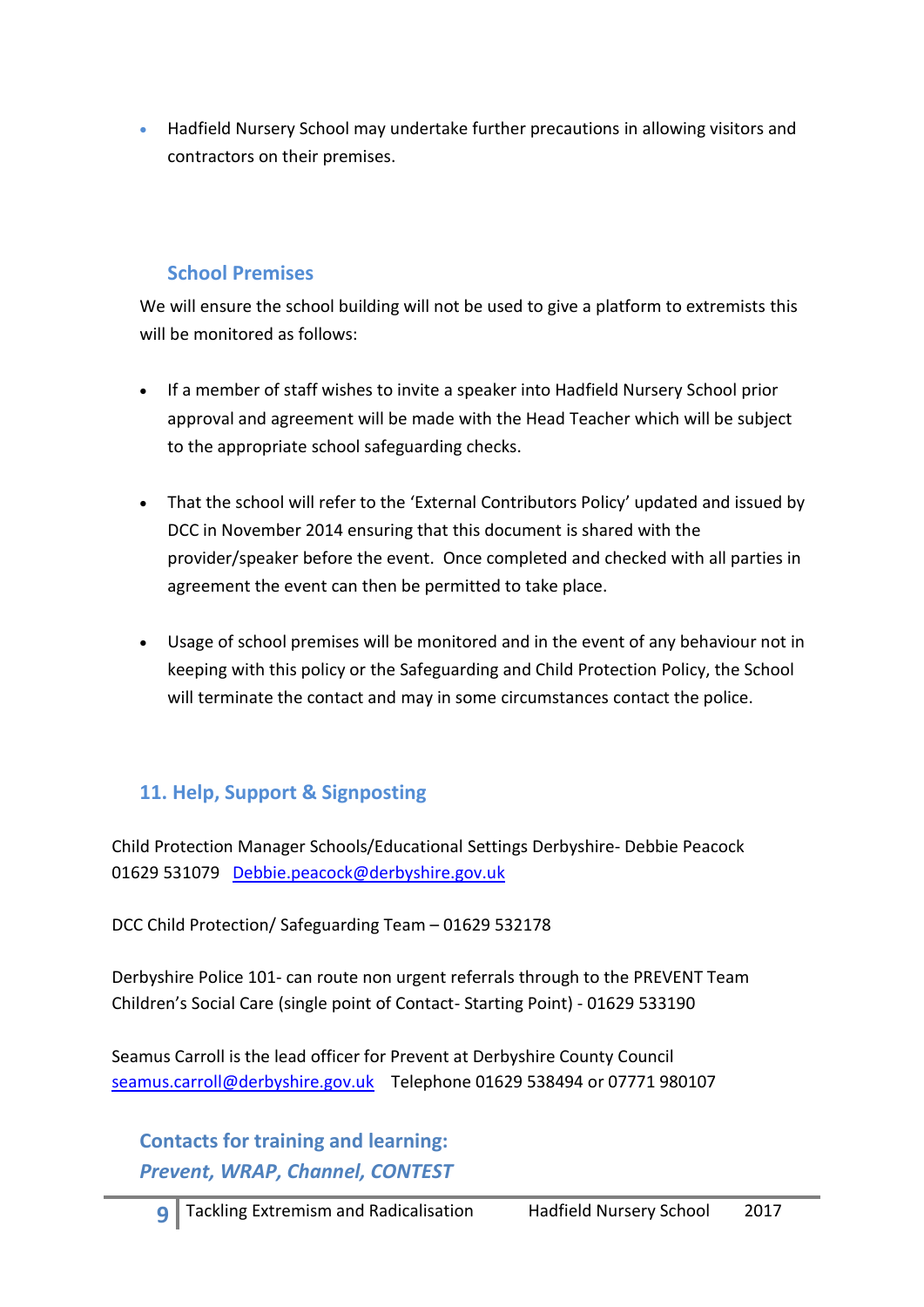- [http://www.saferderbyshire.gov.uk/training-and-resources/courses-and](http://www.saferderbyshire.gov.uk/training-and-resources/courses-and-bookings/counter_terrorism/default.asp)[bookings/counter\\_terrorism/default.asp](http://www.saferderbyshire.gov.uk/training-and-resources/courses-and-bookings/counter_terrorism/default.asp)
- <https://www.gov.uk/government/publications/counter-terrorism-strategy-contest>
- <https://www.gov.uk/government/publications/prevent-duty-guidance>
- <https://www.gov.uk/government/publications/channel-guidance>
- <https://www.gov.uk/government/publications/prevent-strategy-2011>

#### **Contacts for training:**

**http://www.saferderbyshire.org.uk/training-and-resources/courses-andbookings/counter\_terrorism/default.asp**

#### **Useful Websites:**

#### **UK Safer Internet Centre:**

Guidance for teachers, and other professionals supporting children about how to stay safe on line & from radicalisation. **Includes:** checklists for Facebook, Twitter, Snapchat, Instagram. Can be downloaded and used in Schools. [www.saferinternet.org.uk](http://www.saferinternet.org.uk/)

 London Grid for Learning which has a range of short videos which explain some of the issues very well. Also provides the extremist narrative and developing a counter narrative. <http://counterextremism.lgfl.org.uk/>

Teaching approaches that build resilience to extremism amongst young people = [www.gov.uk/government/publications/teaching](http://www.gov.uk/government/publications/teaching)

#### **PREVENT**

[www.gov.uk/government/policies/protecting-the-uk-against-terrorism/supporting](http://www.gov.uk/government/policies/protecting-the-uk-against-terrorism/supporting-pages/prevent)[pages/prevent](http://www.gov.uk/government/policies/protecting-the-uk-against-terrorism/supporting-pages/prevent)

PREVENT Tragedies = [www.preventtragedies.co.uk](http://www.preventtragedies.co.uk/)

Families Matter= [www.familiesmatter.org.uk](http://www.familiesmatter.org.uk/)

NCALT -an E learning module which gives awareness of the CHANNEL process. Issued with certificate=

[http://course.ncalt.com/Channel\\_General\\_Awareness/01/index.html](http://course.ncalt.com/Channel_General_Awareness/01/index.html)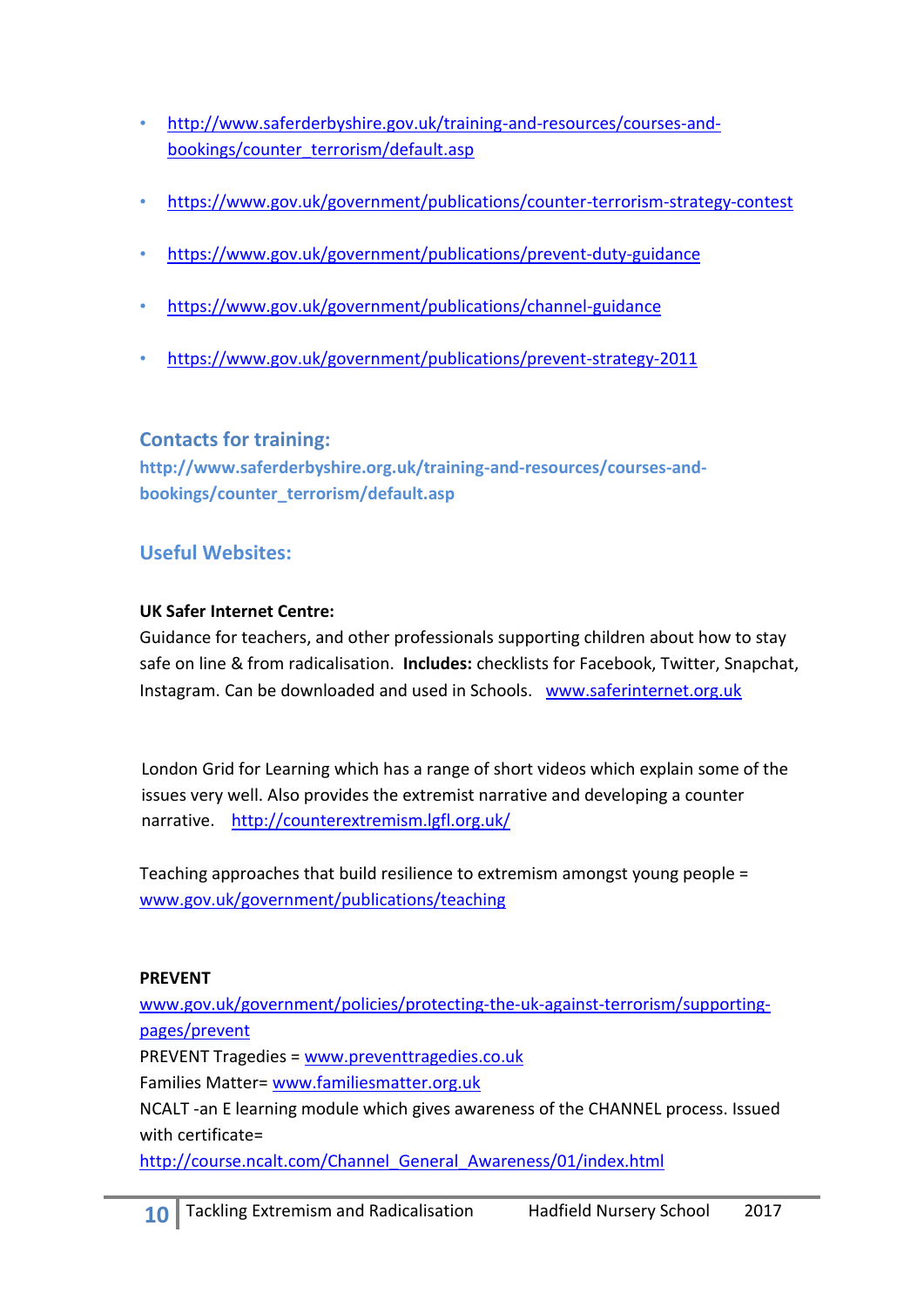# **Safeguarding Roles and Responsibilities- Appendices A**

#### **All Staff and Volunteers of our School have responsibility for the following:**

- Being aware of the Derby City and Derbyshire Safeguarding Procedures, and with reference to Safeguarding Children and Young People Vulnerable to Violent Extremism, ensuring these procedures are followed;
- That Staff including Volunteers are aware of the Derby City and Derbyshire Safeguarding Children Board's Escalation Policy and Process, which may be followed if a staff member fears their concerns have not been addressed, and of the Confidential Reporting Code (Whistle Blowing);
- Ensuring we attend PREVENT/WRAP training and any other training prescribed by the Local Authority relevant to the role in the school;
- Being alert to the definitions and indicators around extremism and radicalisation, acting upon any of these concerns by reporting these to the Designated Safeguarding Lead(s) within the School;
- Bringing any concerns relating to extremism, or worrying ideologies, where a child or young person may have access to materials either online media contact or viewing to the Designated Lead/Teacher(s) for Safeguarding who is the single point of contact for Prevent concerns;
- Bringing any concerns to the Designated Safeguarding Lead relating to parents/carers or visitors on the schools premises relating to views seen to be inflammatory, or contrary to the schools principles in this policy and to a curriculum promoting diversity;
- Being proactive in the school in protecting vulnerable children / young people from exposure to radical views and been radicalised by them;
- Promoting an ethos within the school with regard to principles of equality, diversity, and the positive values of different cultures;
- Understanding the implications of prejudice based bullying in an aim to protect children and young people from being radicalised;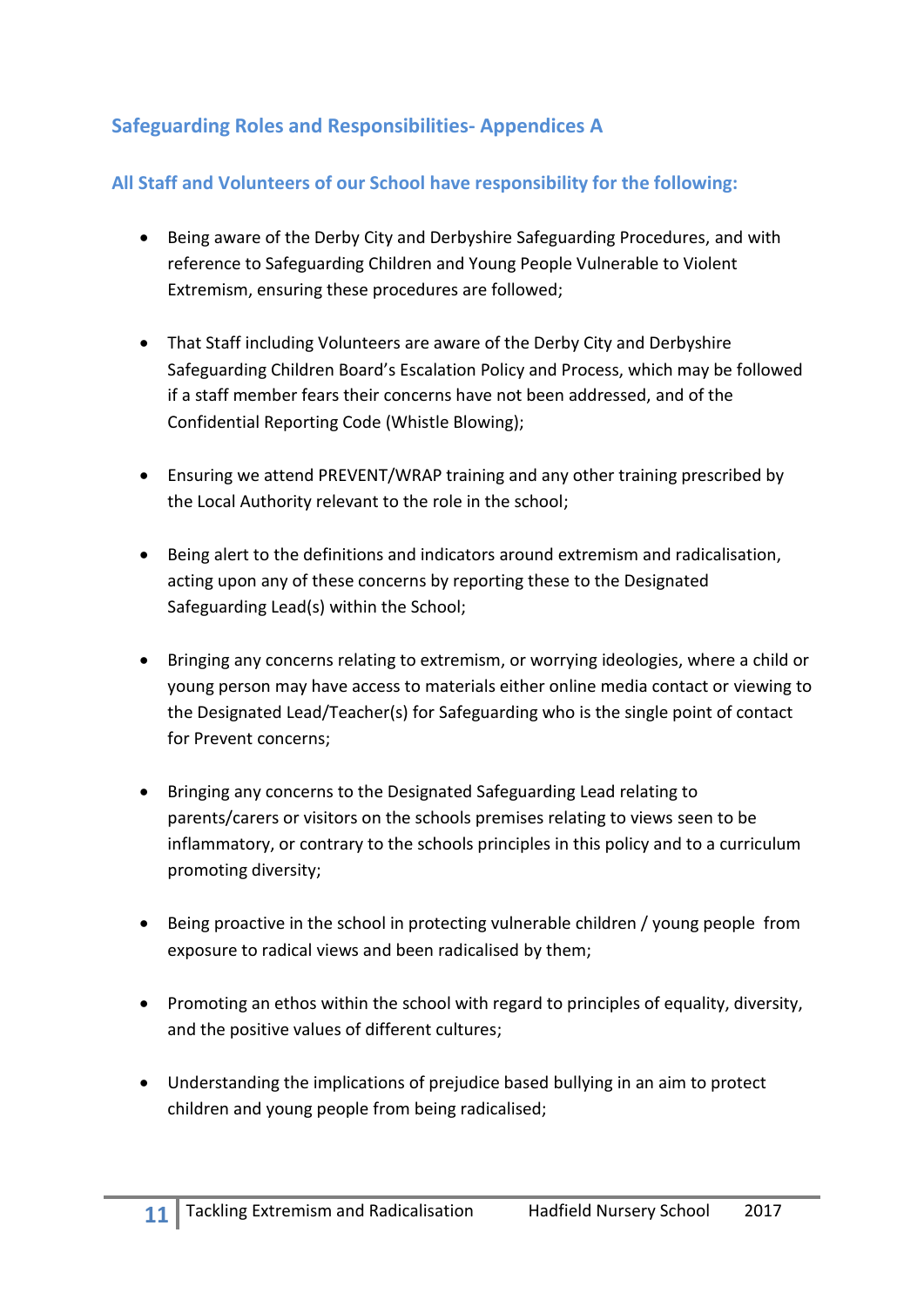- Understanding British values, being proactive in this contributing to children's learning and the broader values of living & working in Modern Britain.
- Listening to, and seeking out, the views, wishes & feelings of our pupils, ensuring that the vulnerable child's voice is heard and acknowledged;
- Obtaining advice and seeking support for our pupils using the referral routes when a child or young person has been identified as vulnerable to extremism and radicalisation.

#### **The Designated Safeguarding Lead has responsibility for the following:**

- That they are the single point of contact in relation to protecting pupils/students from radicalisation and involvement in terrorism (SPOC);
- Being aware of the Derby City and Derbyshire Safeguarding Procedures in regard to 'Safeguarding Children and Young People Vulnerable to Violent Extremism', ensuring these procedures are followed.
- That all concerns are seen as safeguarding concerns and reported under the procedures which are set out;
- That when concerns are bought to their attention they are aware of the advice and referral process PREVENT/Channel which is available in the local authority;
- That they may be asked to attend a Channel panel to present, discuss and agree a course of action on a child or young person raised through that process;
- That they ensure the child or young person receives the support available through PREVENT and Channel;
- That they are aware of signposting to other support services, web based organisations and agencies that can assist a school;
- They will monitor the effect in practice of the curriculum policies, or in teachings where relevant that they are used to promote community cohesion and are reflective of multi-faith and beliefs;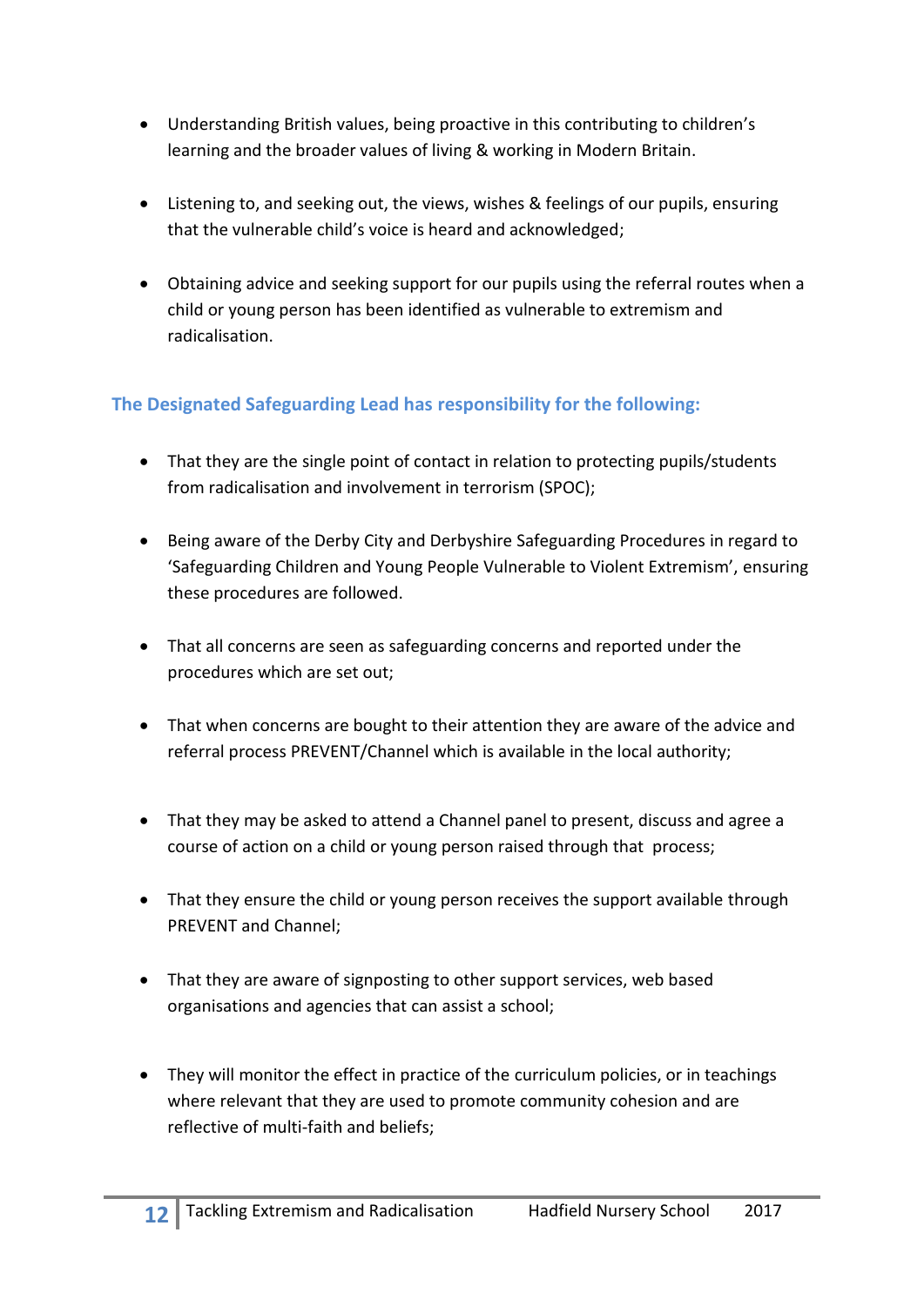- They inform and keep up to date as part of their training responsibilities all staff and volunteers;
- That they keep records of any concerns labelled clearly as Prevent, use and record risk assessments, interventions, and any advice and support that is sought.

## **Governors, Proprietors and School Leadership of our school are responsible for (and need to ask a School about):**

- That the Designated Lead in the School will act as the single point of contact for concerns;
- That the Safeguarding Designated lead(s) has access to the training as prescribed by the Local Authority;
- That all Staff, including volunteers is given access to the training as prescribed by the Local Authority and relevant to their job role;
- Ensuring that the Safeguarding Designated Lead(s) is sufficiently trained and equipped to deal with extremism and radicalisation in their school and he/she remains up to date with any guidance/legislation changes;
- That processes of keeping records are in place for the reporting and recording of any concerns. That there is evidence of Risk Assessments being undertaken, and records are maintained of any interventions, advice and support that have been sought;
- To consider how children may be taught about extremism and radicalisation as part of the broader Safeguarding in the school which is promoted through teaching and learning opportunities as part of providing a broad and balanced curriculum;
- Actively promoting values of democracy, the rule of law, individual liberty, mutual respect and tolerance of those with different faiths and beliefs;
- Having in place an e-Safety Policy which can also address the concerns of radicalisation on line;
- Making sure that this policy including any teachings or statements relating to the work of protecting children/young people from radicalisation is available to parents, and carers as appropriate, including displaying on the schools website.